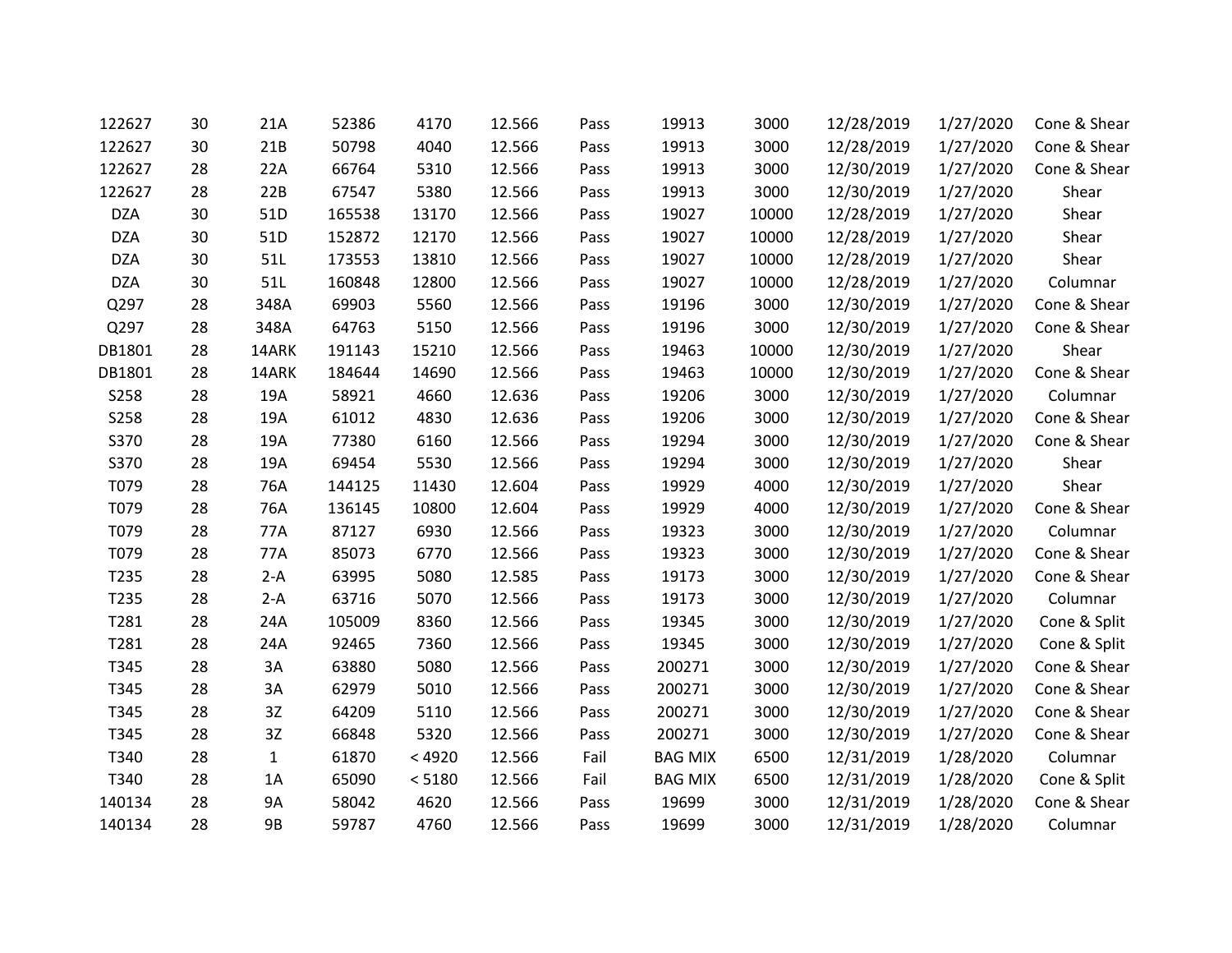| S300       | 28             | $\overline{7}$ | 78437  | 6240  | 12.566 | Pass | 19862   | 3000 | 12/31/2019 | 1/28/2020 | Shear        |
|------------|----------------|----------------|--------|-------|--------|------|---------|------|------------|-----------|--------------|
| S300       | 28             | <b>7A</b>      | 77462  | 6160  | 12.566 | Pass | 19862   | 3000 | 12/31/2019 | 1/28/2020 | Columnar     |
| <b>DZA</b> | 28             | 113D           | 146796 | 11680 | 12.566 | Pass | 19026   | 5500 | 12/31/2019 | 1/28/2020 | Shear        |
| <b>DZA</b> | 28             | 113D           | 137392 | 10930 | 12.566 | Pass | 19026   | 5500 | 12/31/2019 | 1/28/2020 | Shear        |
| <b>DZA</b> | 28             | 114L           | 175176 | 13940 | 12.566 | Pass | 19027   | 8000 | 12/31/2019 | 1/28/2020 | Shear        |
| <b>DZA</b> | 28             | 114L           | 172224 | 13710 | 12.566 | Pass | 19027   | 8000 | 12/31/2019 | 1/28/2020 | Shear        |
| 123363     | 28             | 14             | 55736  | 4440  | 12.566 | Pass | 19361   | 3000 | 12/31/2019 | 1/28/2020 | Cone & Split |
| 123363     | 28             | 14A            | 56507  | 4500  | 12.566 | Pass | 19361   | 3000 | 12/31/2019 | 1/28/2020 | Cone & Shear |
| 106077     | 28             | 9ARB           | 128762 | 10240 | 12.573 | Pass | 19405   | 9000 | 12/31/2019 | 1/28/2020 | Shear        |
| 106077     | 28             | 9ARB           | 122309 | 9730  | 12.573 | Pass | 19405   | 9000 | 12/31/2019 | 1/28/2020 | Shear        |
| 121515     | 28             | 6A             | 74689  | 5940  | 12.566 | Pass | 19381   | 3000 | 12/31/2019 | 1/28/2020 | Cone & Shear |
| 121515     | 28             | 6A             | 68657  | 5460  | 12.566 | Pass | 19381   | 3000 | 12/31/2019 | 1/28/2020 | Shear        |
| S202       | 14             | 97C            | 115145 | 4070  | 28.274 | Pass | 200144  | 3000 | 1/14/2020  | 1/28/2020 | Cone & Split |
| S202       | 14             | 97C            | 103333 | 3650  | 28.274 | Pass | 200144  | 3000 | 1/14/2020  | 1/28/2020 | Cone & Shear |
| T055       | 21             | 4B             | 74000  | 5890  | 12.566 | Pass | 200158  | 3000 | 1/8/2020   | 1/29/2020 | Shear        |
| S202       | 14             | 98C            | 119384 | 4220  | 28.274 | Pass | 200144  | 3000 | 1/15/2020  | 1/29/2020 | Cone & Shear |
| S202       | 14             | 98C            | 126888 | 4490  | 28.274 | Pass | 200144  | 3000 | 1/15/2020  | 1/29/2020 | Columnar     |
| 106077     | 28             | 10A            | 97955  | 7790  | 12.566 | Pass | 1535449 | 4000 | 1/2/2020   | 1/30/2020 | Cone & Shear |
| 106077     | 28             | 10A            | 97979  | 7800  | 12.566 | Pass | 1535449 | 4000 | 1/2/2020   | 1/30/2020 | Cone & Shear |
| T055       | 21             | 5B             | 55602  | 4420  | 12.566 | Pass | 200158  | 3000 | 1/9/2020   | 1/30/2020 | Cone & Shear |
| T079       | 28             | 78A            | 77123  | 6140  | 12.566 | Pass | 200067  | 3000 | 1/2/2020   | 1/30/2020 | Columnar     |
| T079       | 28             | 78A            | 76588  | 6090  | 12.566 | Pass | 200067  | 3000 | 1/2/2020   | 1/30/2020 | Cone & Shear |
| T281       | 28             | 25A            | 109183 | 8680  | 12.585 | Pass | 19345   | 3000 | 1/2/2020   | 1/30/2020 | Cone & Split |
| T281       | 28             | 25A            | 83981  | 6680  | 12.566 | Pass | 19345   | 3000 | 1/2/2020   | 1/30/2020 | Columnar     |
| S307       | 14             | 17B            | 65397  | 5200  | 12.566 | Pass | 200397  | 3000 | 1/16/2020  | 1/30/2020 | Columnar     |
| S127       | $\overline{7}$ | 116B           | 50013  | 3980  | 12.566 | Pass | 200040  | 3000 | 1/23/2020  | 1/30/2020 | Cone & Shear |
| S127       | $\overline{7}$ | 116C           | 48952  | 3900  | 12.566 | Pass | 200040  | 3000 | 1/23/2020  | 1/30/2020 | Cone & Shear |
| T011       | 28             | 31             | 52956  | 4210  | 12.573 | Pass | 200230  | 3000 | 1/3/2020   | 1/31/2020 | Columnar     |
| T011       | 28             | 31A            | 53861  | 4290  | 12.566 | Pass | 200230  | 3000 | 1/3/2020   | 1/31/2020 | Cone & Split |
| S202       | 14             | 100B           | 63766  | 5070  | 12.566 | Pass | 200150  | 3000 | 1/17/2020  | 1/31/2020 | Columnar     |
| S202       | 14             | 100B           | 64598  | 5140  | 12.566 | Pass | 200150  | 3000 | 1/17/2020  | 1/31/2020 | Shear        |
| CN190311   | 18             | 3B             | 54360  | 4330  | 12.566 | Pass | 19926   | 3000 | 1/13/2019  | 1/31/2020 | Cone & Shear |